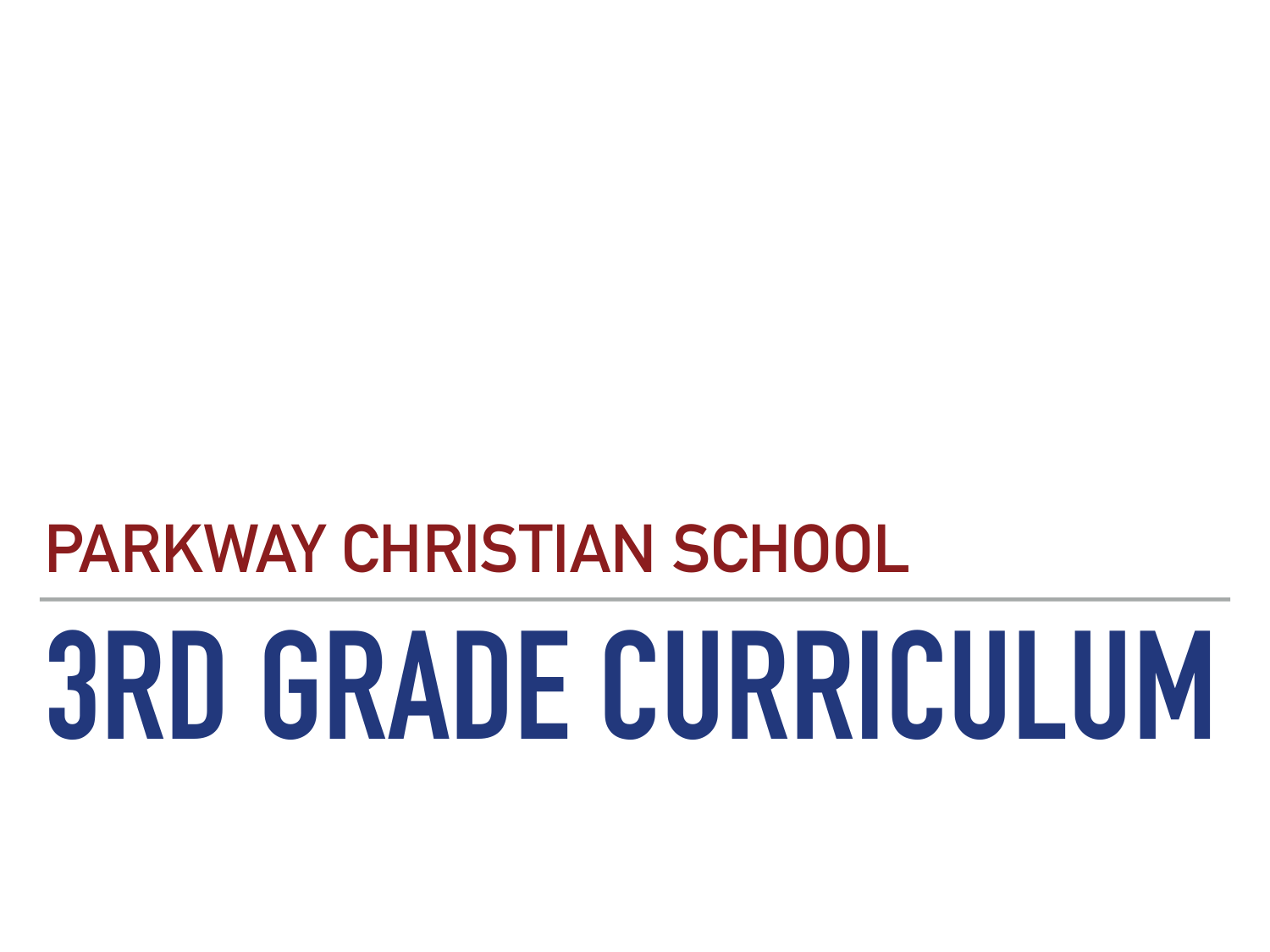‣ Third Grade covers a vast array of subject matter, which includes Bible, reading, spelling, Language Arts, handwriting, math, social studies, and science, as well as physical education, vocal-music, art, computer, and library. Each subject is taught through the lens of a Biblical Worldview while meeting the framework of the Common Core Standards. Students learn through assignments, projects, activities and field trips.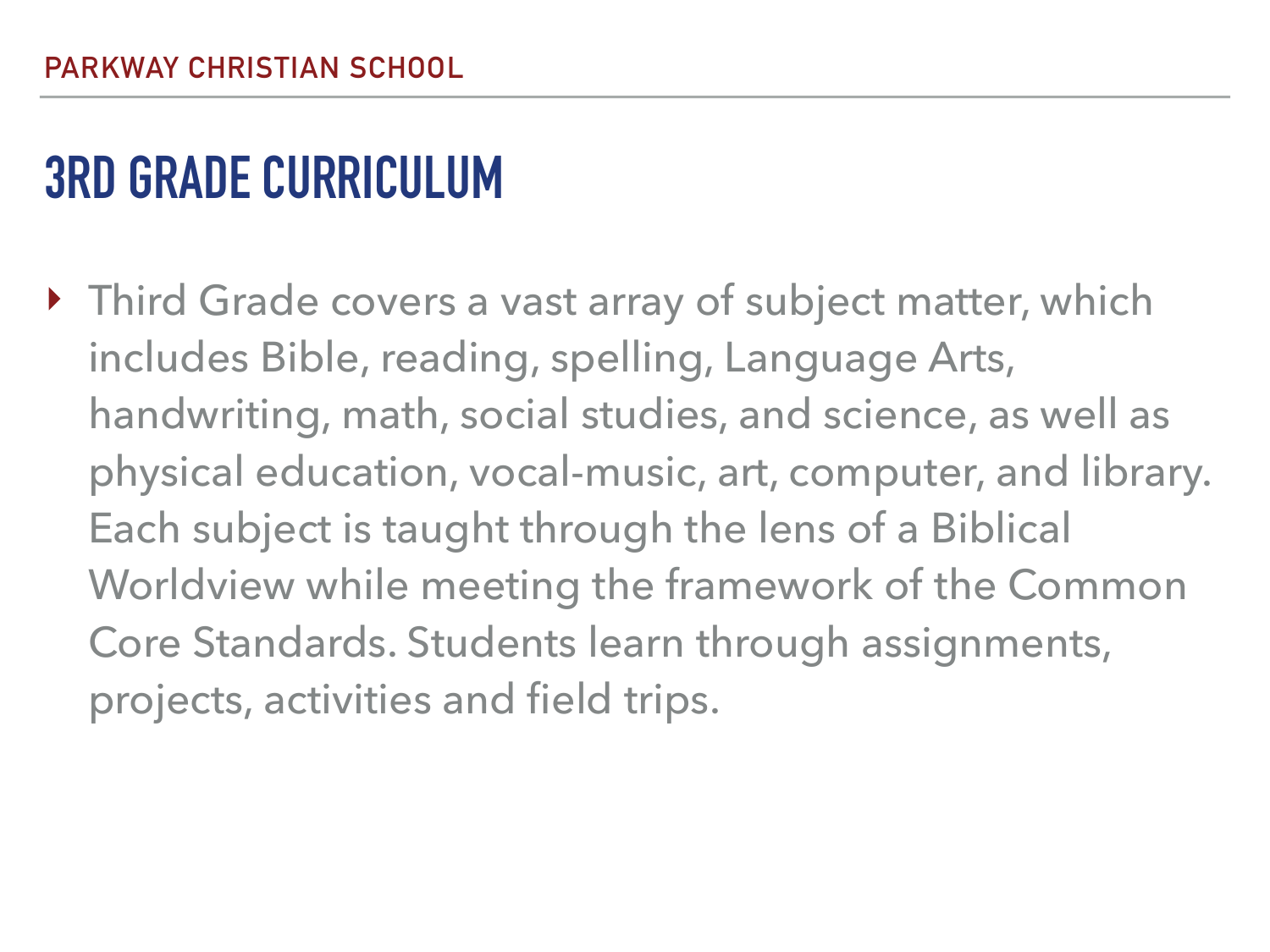‣ In the two-year Bible curriculum, studies alternate year to year from Old Testament stories and events to New Testament stories and events. Scripture memorization, Bible related activities and weekly chapel services enhance our Biblical program. Students are given opportunities to develop their gifts and talents through participation in various "Ministry Groups."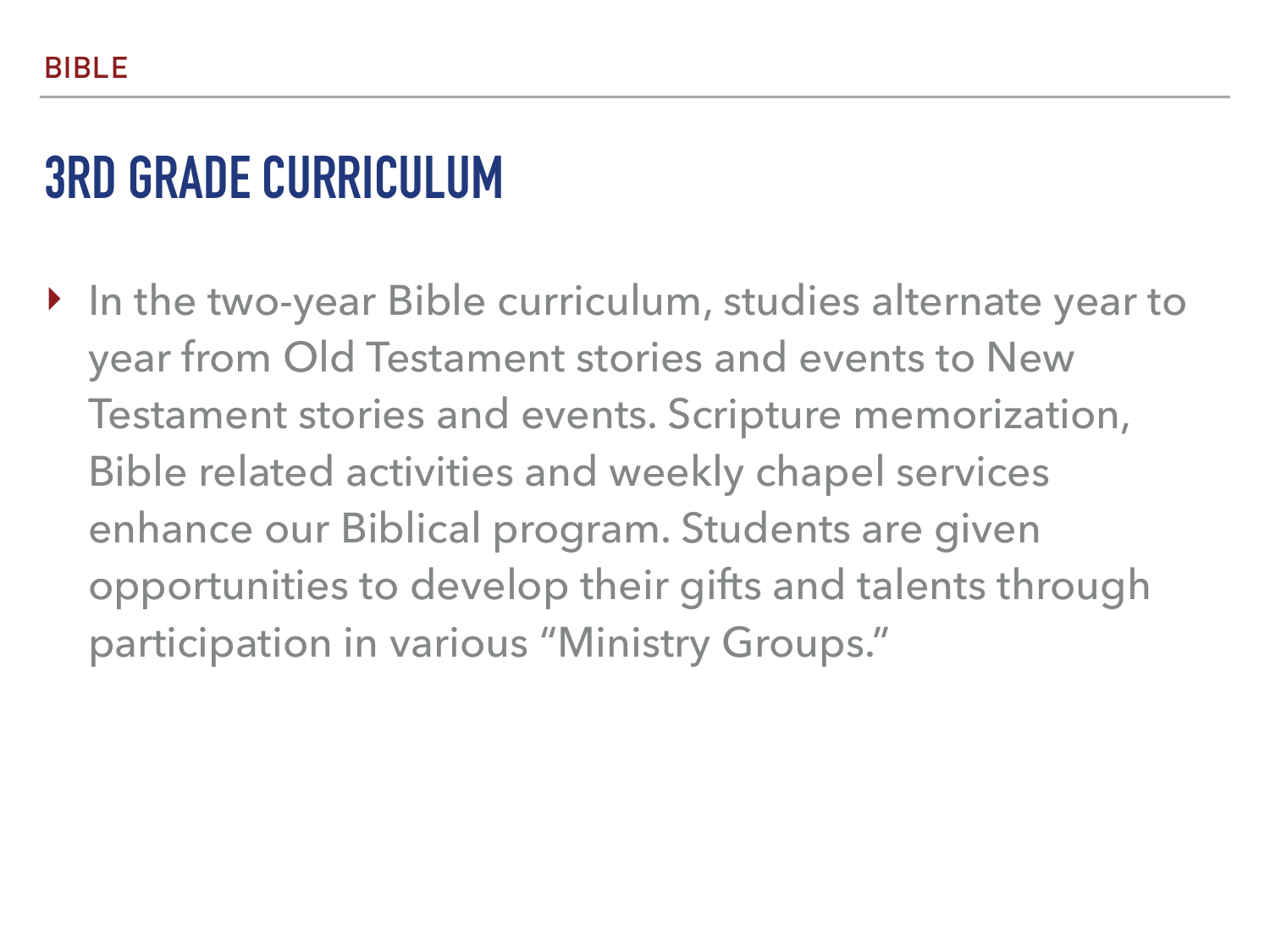‣ In Reading students build fluency and comprehension through various novels including but not limited to: *Sarah, Plain & Tall* by Patricia MacLachlan, *The Courage of Sarah Nobel* by Alice Dalgliesh, *The Whipping Boy* by Sid Fleischman, and *Paddle to the Sea* by Clancy Holling. Small group reading sessions allow for individual pacing and monitoring.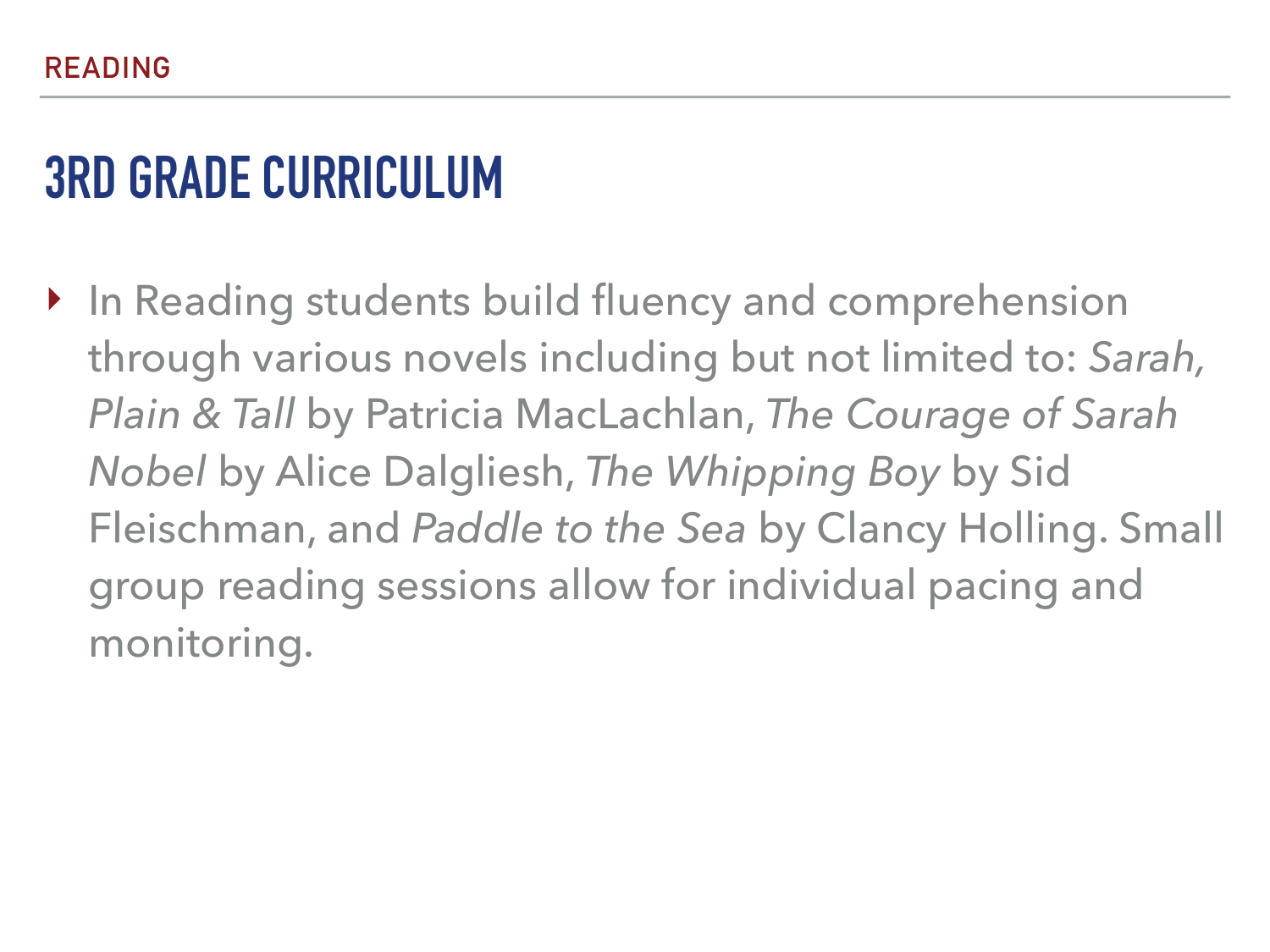‣ In Spelling, students learn different spelling patterns that apply to their spelling lists. Teachers use a variety of online resources to enhance the spelling curriculum. Weekly tests are given to assess student's progress.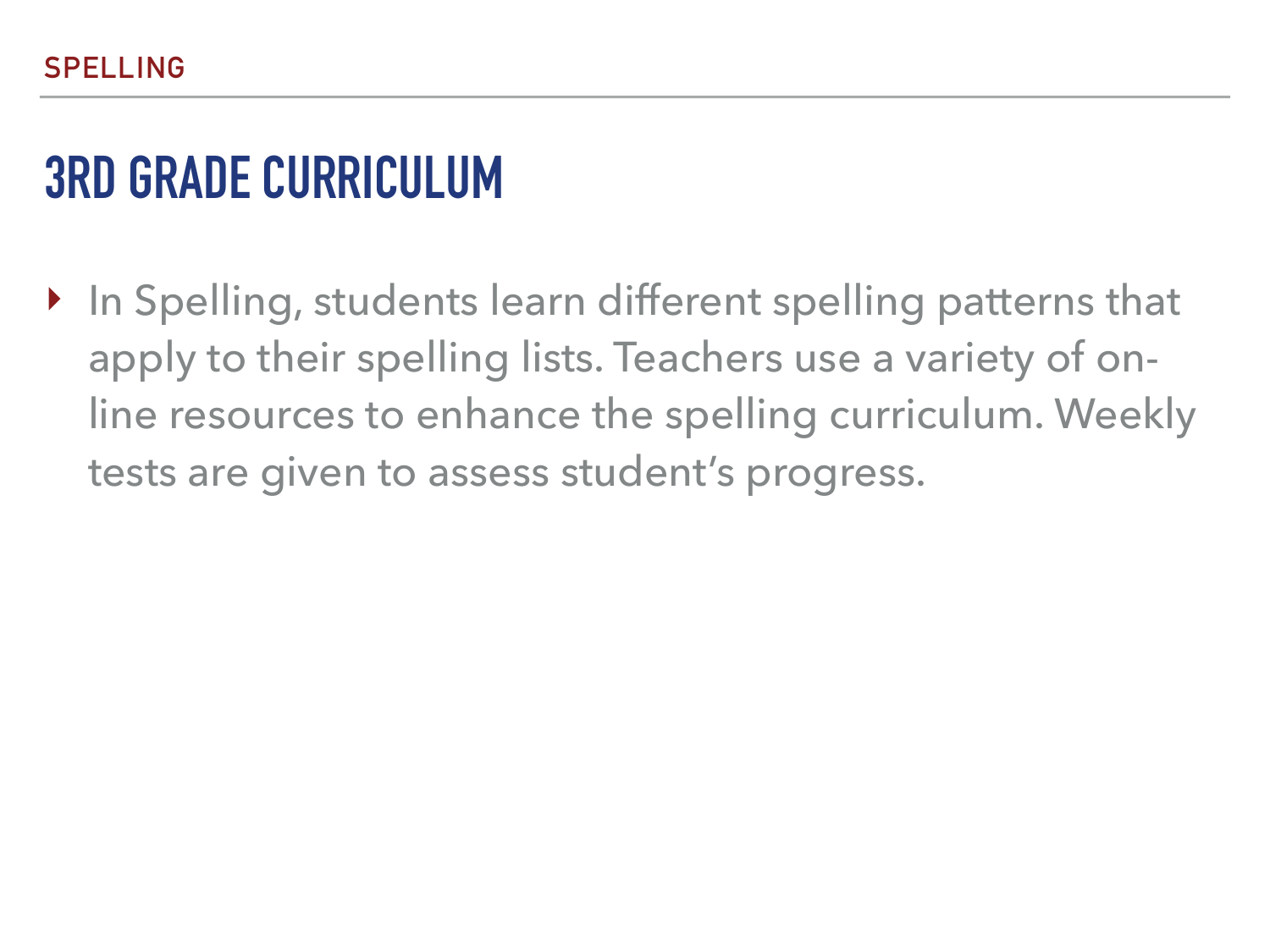‣ The writing curriculum is a combination of Shurley-English and Write Steps. Students learn about strategies to aid in the writing process. Some skills include graphic organizers, editing, and different writing genres. Creative writing is emphasized through journaling, book reports, research reports, short stories and poetry. The Shurley English curriculum covers parts of speech, grammar, and sentence structure.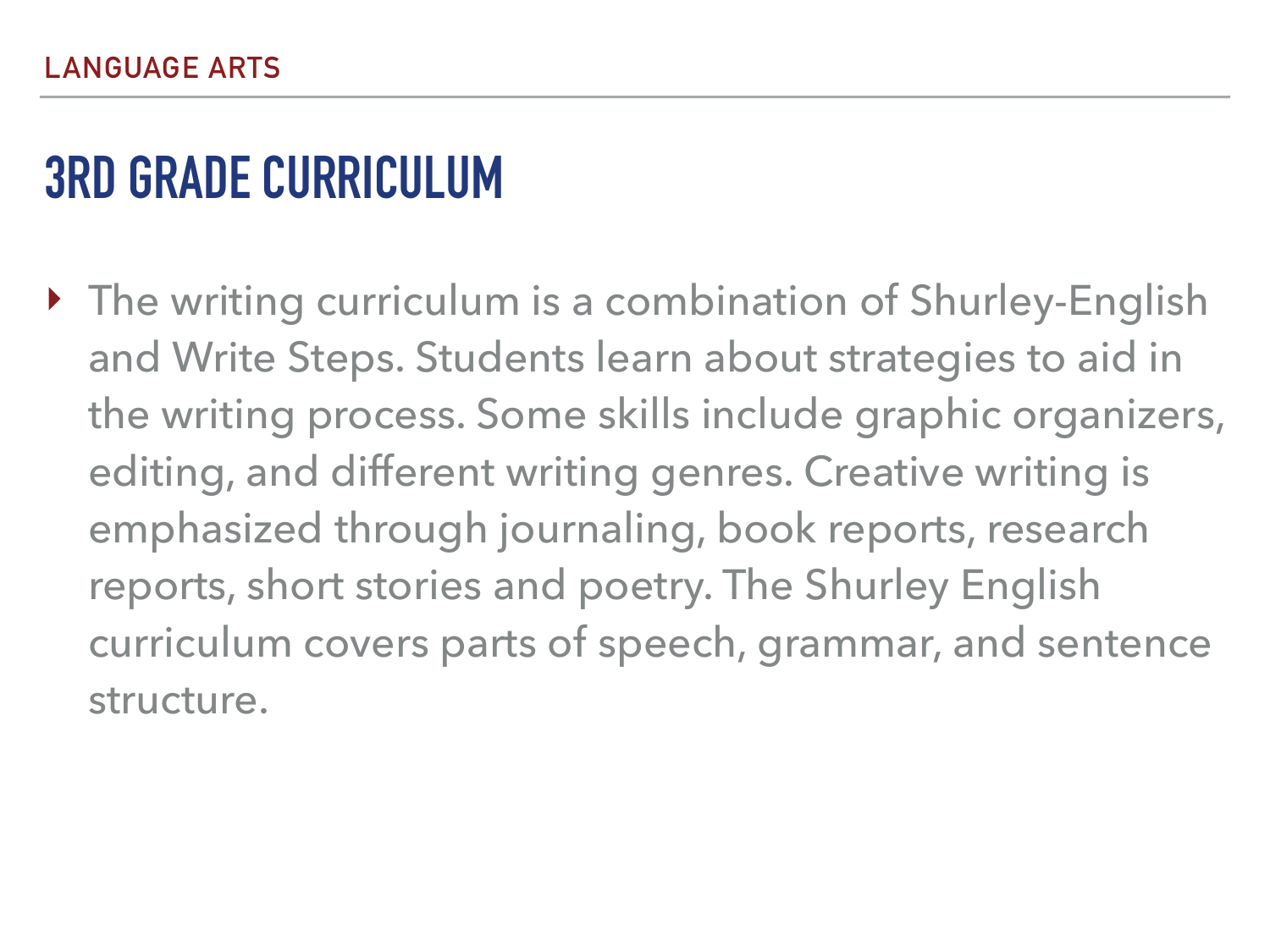‣ In handwriting students learn cursive writing using the Zaner-Bloser curriculum.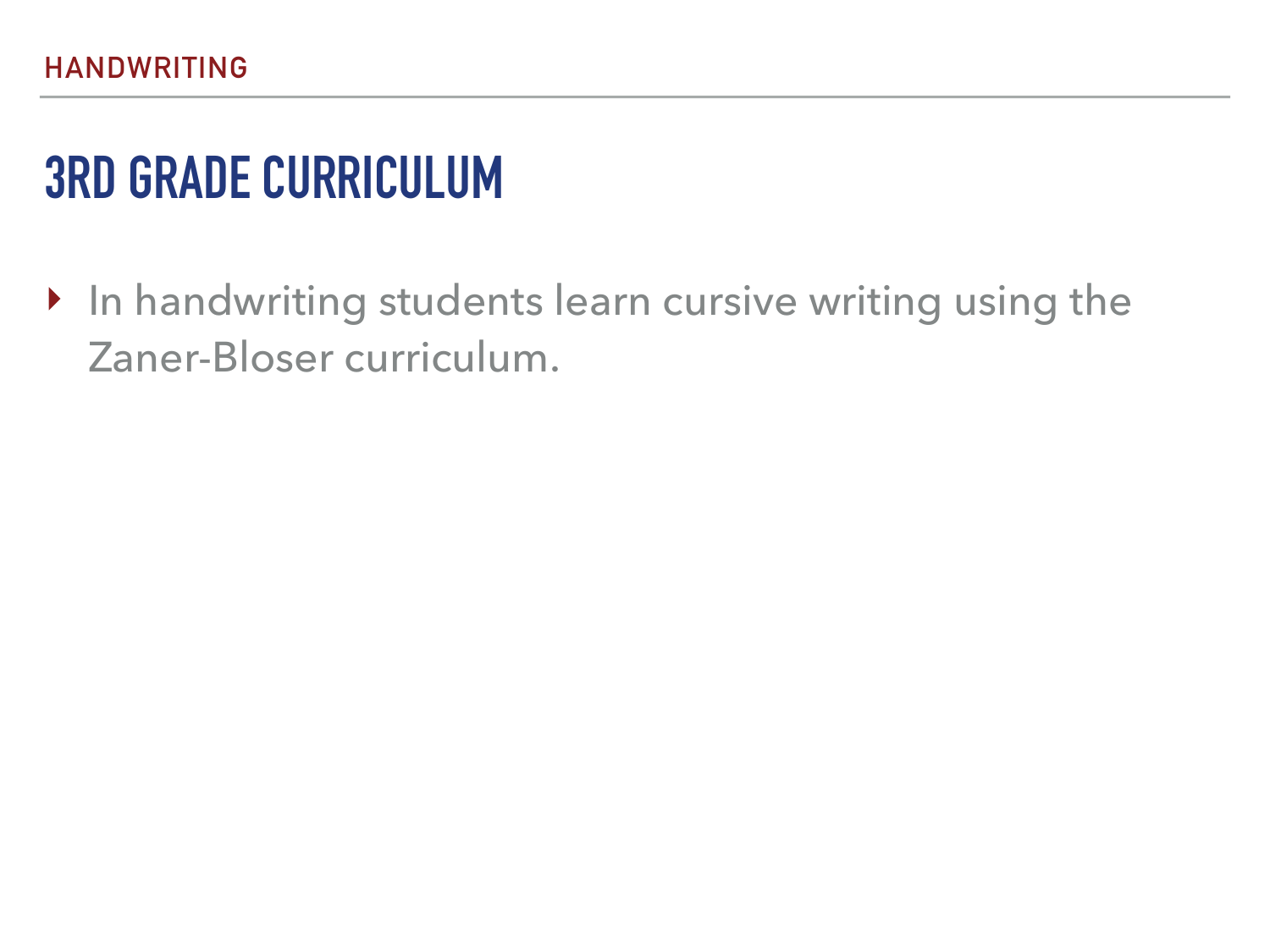‣ Saxon Math curriculum introduces a variety of math skills which include, but are not limited to, addition, subtraction, multiplication, money, time, basic geometry, measurement, fractions, problem solving, and much more.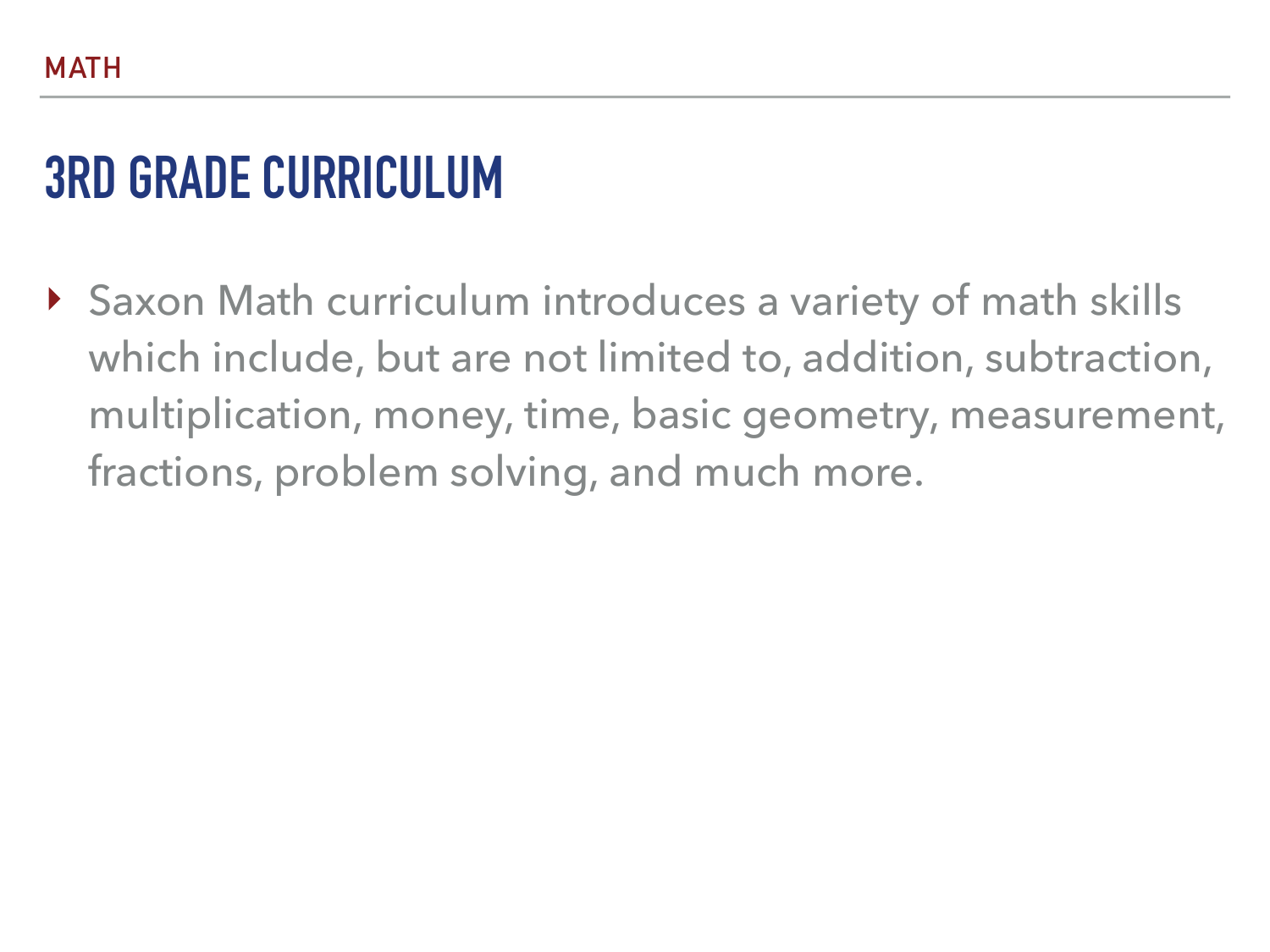‣ The social studies curriculum uses Scott-Foresman texts. It covers Michigan History, starting with the early beginnings to Michigan Statehood and into the present. Various projects and activities are given to enhance the curriculum and assess student's progress.